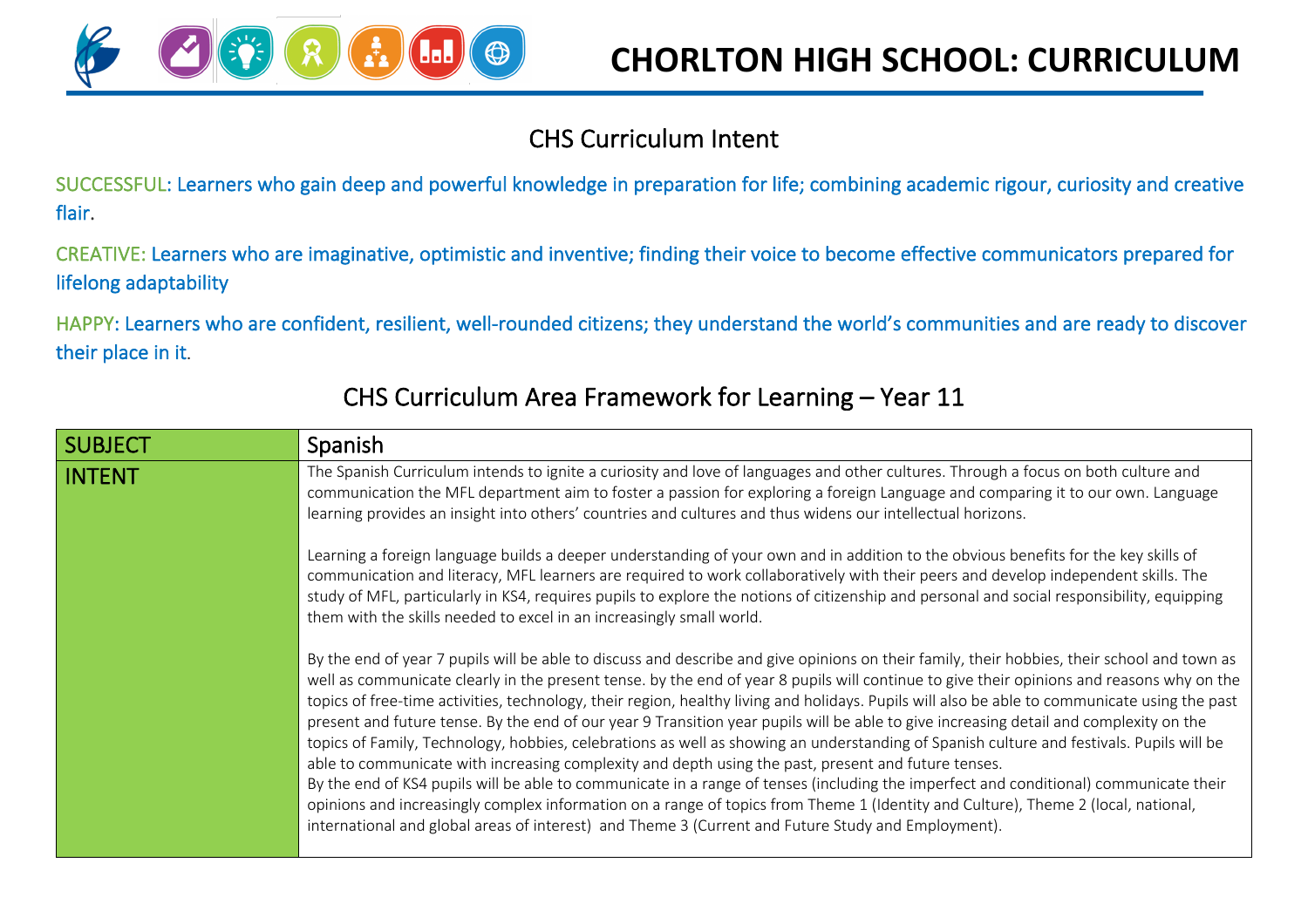

## **CHORLTON HIGH SCHOOL: CURRICULUM**

Furthermore, through developing respect, tolerance and interest in other cultures foreign language learning allows students to empathise, communicate and work successfully with others around the world.

| <b>Year Group</b>              | 11 Spanish                                                                                                                                                                                                                                                                                                                                                                                                                                                                                                                                                                     |                                                                                                                                                                    |                                                                                                                                                                                               |                                                                                                                                                   |                                                                                                                                                                              |          |  |  |  |  |
|--------------------------------|--------------------------------------------------------------------------------------------------------------------------------------------------------------------------------------------------------------------------------------------------------------------------------------------------------------------------------------------------------------------------------------------------------------------------------------------------------------------------------------------------------------------------------------------------------------------------------|--------------------------------------------------------------------------------------------------------------------------------------------------------------------|-----------------------------------------------------------------------------------------------------------------------------------------------------------------------------------------------|---------------------------------------------------------------------------------------------------------------------------------------------------|------------------------------------------------------------------------------------------------------------------------------------------------------------------------------|----------|--|--|--|--|
| Rationale/<br><b>Narrative</b> | Theme 3: I will deepen and develop the knowledge I gained from year 8 topics on school and future plans. I will bring together all skills I have learnt<br>from years 7-10 and hone exam skills particularly in reading and speaking. I will be able to listen and read for detail about theme 3 topics of school,<br>work and future plans. I will also be able to speak spontaneously and ask questions about school, work and future plans. To understand how to<br>respond confidently in the writing and speaking portions of the examTextbook: GCSE AQA Spanish (oxford) |                                                                                                                                                                    |                                                                                                                                                                                               |                                                                                                                                                   |                                                                                                                                                                              |          |  |  |  |  |
|                                | Autumn 1                                                                                                                                                                                                                                                                                                                                                                                                                                                                                                                                                                       | <b>Autumn 2</b>                                                                                                                                                    | Spring 1                                                                                                                                                                                      | <b>Spring 2</b>                                                                                                                                   | Summer 1                                                                                                                                                                     | Summer 2 |  |  |  |  |
| <b>KNOWLEDGE</b>               | Learning to talk about<br>school, subjects, daily<br>life in school and<br>describing our ideal<br>school.                                                                                                                                                                                                                                                                                                                                                                                                                                                                     | Learning to talk about<br>our plans beyond high<br>school and discussing<br>positives and<br>negatives of work.                                                    | Revision of Year 9<br>Topics.<br>Family<br>$\overline{\phantom{0}}$<br>relationships<br>and marriage<br>Technology<br>and social<br>media<br>Festivals<br>Past tense<br>activities.           | How to tackle the<br>Writing Paper.                                                                                                               | <b>Terminal Speaking</b><br>Exam.<br>Reading and Listening<br>Paper walkthrough.                                                                                             |          |  |  |  |  |
| <b>SKILLS</b>                  | Responding to bullet<br>points (Writing and<br>Speaking) deducing<br>key info from a text<br>(Reading and<br>Listening)<br>Comparing Spanish<br>and British schools.                                                                                                                                                                                                                                                                                                                                                                                                           | Responding to bullet<br>points (Writing and<br>Speaking) deducing<br>key info from a text (r<br>Reading and Listening)<br>Using complex future<br>tense structures | Responding to bullet<br>points (Writing and<br>Speaking) deducing<br>key info from a text<br>(Reading and<br>Listening)<br>Comparing positive<br>and negatives, using<br>the present tense to | Developing the<br>writing skills and how<br>to approach each<br>question on the<br>writing paper to<br>maximize<br>communication and<br>accuracy. | To develop deduction<br>skills for Listening and<br>Reading Papers.<br>Listening for gist and<br>opinion. Reading for<br>detail and lifting<br>information from the<br>text. |          |  |  |  |  |